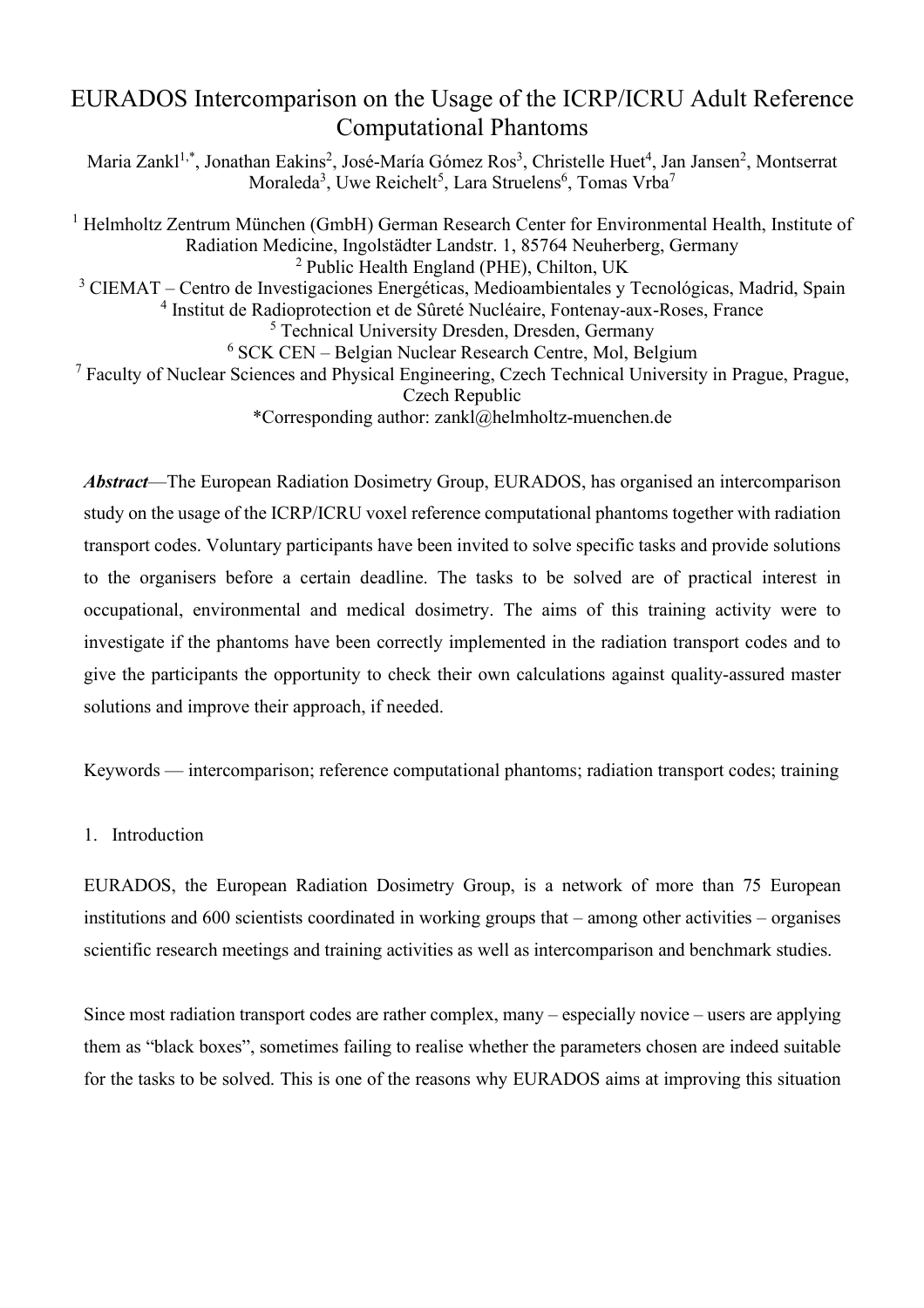by organising intercomparison studies (Broggio et al., 2012; Gómez-Ros et al., 2008; Gualdrini et al., 2005; Price et al., 2006; Siebert et al., 2006; Tanner et al., 2004; Vrba et al., 2015; Vrba et al., 2014), in which participants are invited to solve proposed computational tasks and check their results against both quality-assured so-called "master solutions" provided by EURADOS and the solutions of other participants.

EURADOS Working Group 6 "Computational Dosimetry" recently organised an intercomparison study on the usage of the ICRP/ICRU adult reference computational phantoms (ICRP, 2009) that aimed to investigate whether participants were able to correctly combine the phantoms with the radiation transport codes used, and if they were able to correctly apply ICRP guidance on the evaluation of specific dosimetric quantities such as organ absorbed and/or equivalent dose (in particular for the red bone marrow) (ICRP, 2010) and effective dose (ICRP, 2007). The purpose of this article is to summarise the general aspects of the intercomparison exercise.

# 2. Methods and Materials

# 2.1 Phantoms

Two phantoms of the human body were to be used in the intercomparison exercise. These are the male and female adult reference computational phantoms as described in ICRP Publication 110 (ICRP, 2009). The phantoms are based on the voxel models "Golem" (Zankl and Wittmann, 2001) and "Laura" (Zankl et al., 2005), which are in turn based on medical image data of real people whose body height and mass resembled the reference anatomical and physiological parameters for both male and female subjects given in Publication 89 (ICRP, 2002). For construction of the reference phantoms, several modification steps were applied to the segmented phantoms Golem and Laura. These were:

- voxel scaling to match reference height and reference skeleton mass;
- inclusion of further anatomical details, such as a greater amount of blood vessels, bronchi, and lymphatic nodes;
- sub-segmentation of the skeleton;
- matching the organ masses of both models to the ICRP data on the adult Reference Male and Reference Female without compromising their anatomic realism;
- adjusting the whole-body masses to 73 and 60 kg for the male and female reference computational phantoms, respectively, by "wrapping" the body with additional layers of adipose tissue.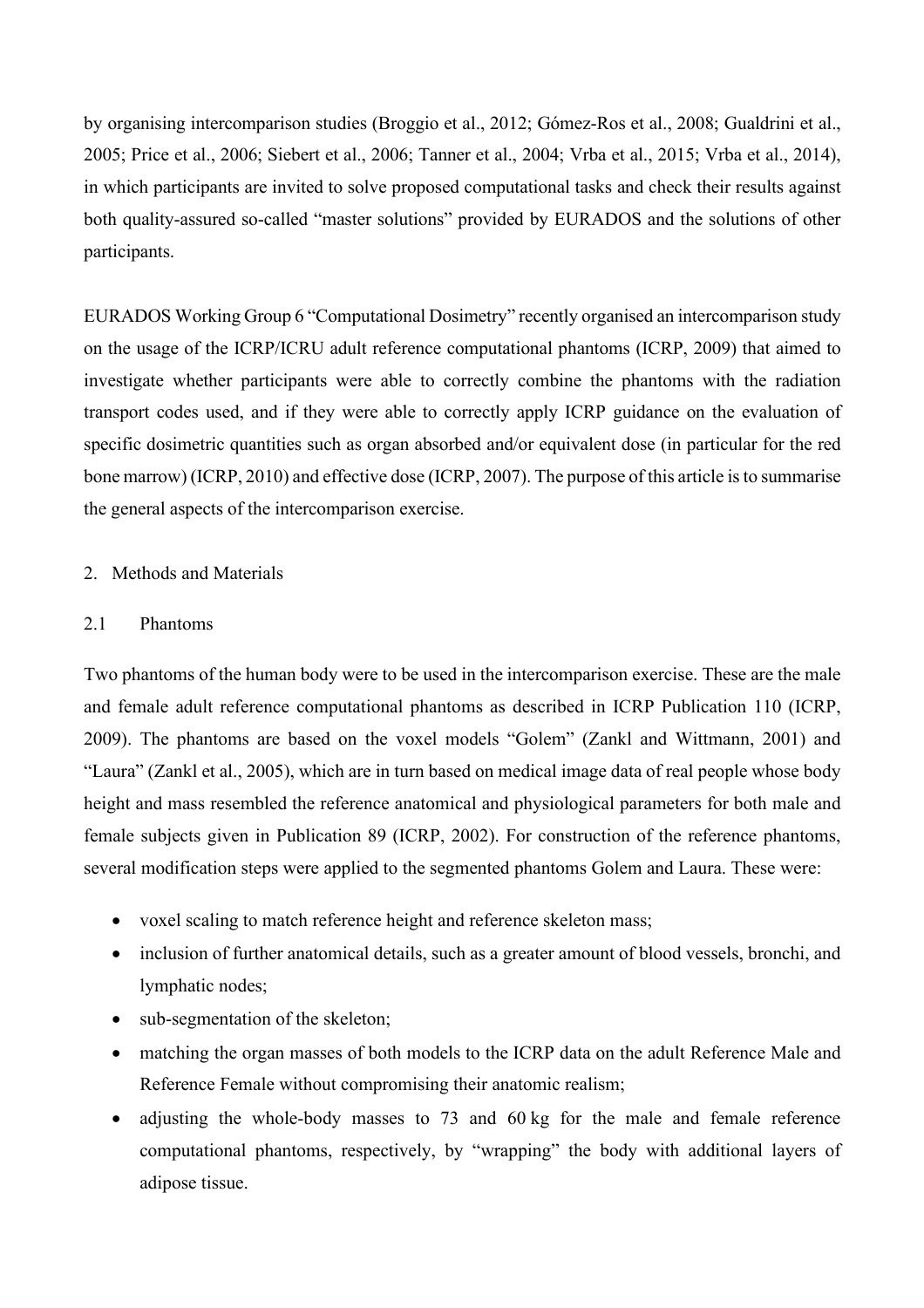The adult male and female reference computational phantoms are shown in Figure 1, and their main characteristics are summarised in Table 1.



**Figure 1: Adult male (left) and female (right) computational reference phantoms together with their coordinate system. The x axis is represented by the columns of the voxel array and is directed from the phantoms' right to their left side, the y axis is represented by the rows and is directed from the phantoms' front to their back, and the z axis is represented by the array slices and is directed from the feet towards the head.** 

**Table 1:** Main characteristics of the adult male and female reference computational phantoms (ICRP, 2009)

| Property                | Male    | Female  |
|-------------------------|---------|---------|
| Height $(m)$            | 1.76    | 1.63    |
| Mass (kg)               |         | 60.0    |
| Number of tissue voxels | 1946375 | 3886020 |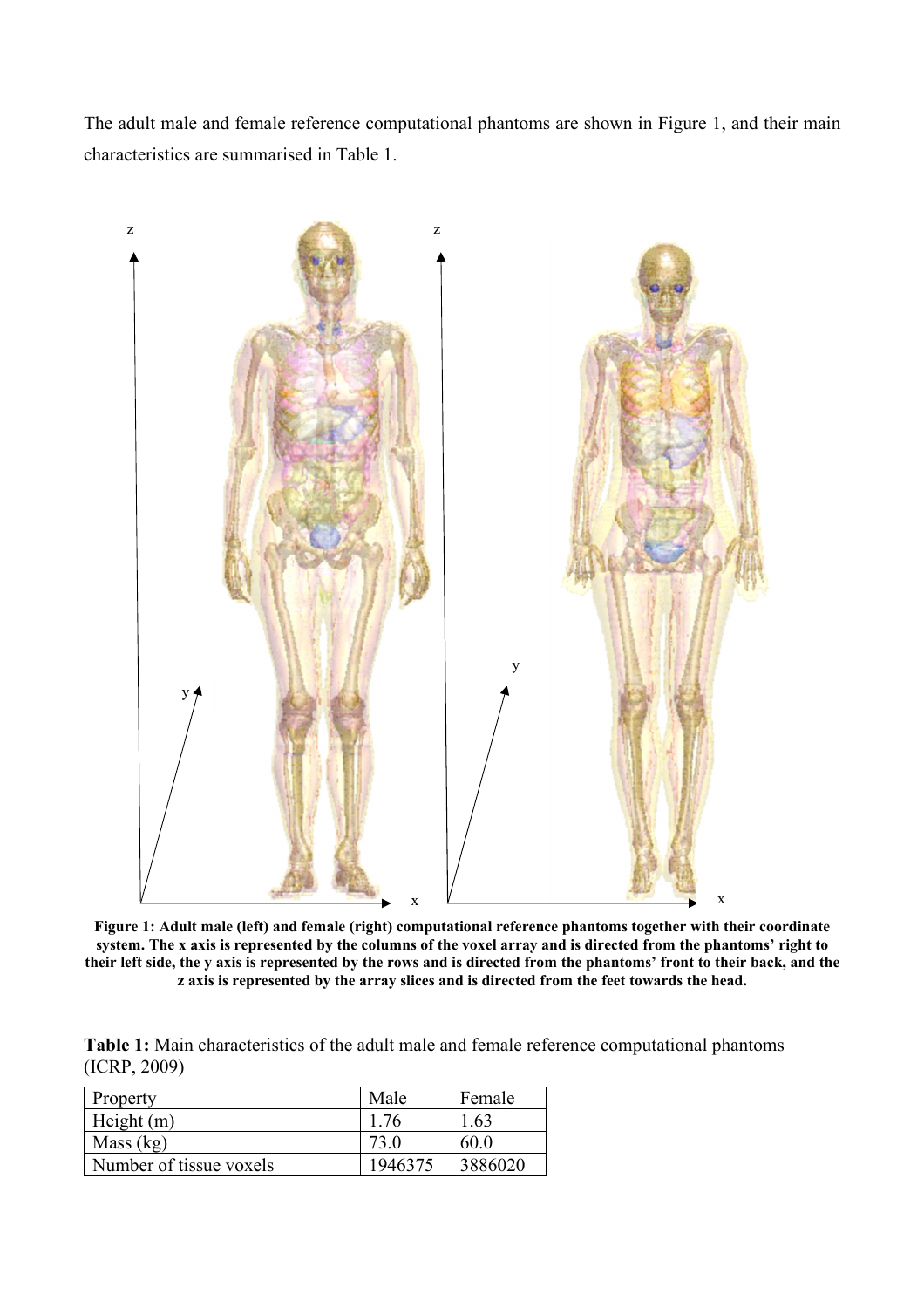| Slice thickness (voxel height, mm) | 8.0          | 4.84         |
|------------------------------------|--------------|--------------|
| Voxel in-plane resolution (mm)     | 2.137        | 1.775        |
| Voxel volume $(mm^3)$              | 36.54        | 15.25        |
| Number of columns                  | 254          | 299          |
| Number of rows                     | 127          | 137          |
| Number of slices                   | $220 (+2)^a$ | 346 $(+2)^a$ |

a) Additional slices of skin at the top and bottom to cover structures other than skin of the head and feet in the top and bottom slices

The human skeleton is composed of cortical bone, trabecular bone, active (red) and inactive (yellow) bone marrow, cartilage and endosteal tissues. For purposes of radiological protection, the ICRP defines two skeletal cell populations of dosimetric interest relevant to stochastic biological effects: (1) haematopoietic stem cells associated with the risk of radiogenic leukaemia, and (2) osteoprogenitor cells associated with the risk of radiogenic bone cancer. The former are represented by the active bone marrow, the latter by the total marrow (active and inactive) within 50  $\mu$ m distance from the bone surfaces. The dimensions of internal structures of the skeletal tissues are in the order of micrometres and therefore much smaller than the resolution of a standard medical computed tomography (CT) scan which is typically around millimeters. Thus, these volumes could not be 'segmented', i.e. resolved into distinct voxelized regions. To account for this circumstance, a specific method for bone dosimetry has been developed and introduced in ICRP Publication 116 (ICRP, 2010), based on bone- and energyspecific fluence-to-dose response functions for photons and neutrons, or the use of equations to obtain the skeletal-averaged absorbed dose to active marrow and endosteum in the case of directly ionizing radiation, such as electrons.

The participants were advised to use the bone dosimetry method as suggested by ICRP Publication 116 (ICRP, 2010). Furthermore, they were asked to use the reference computational phantoms with their organ masses and tissue compositions as described in ICRP Publication 110 (ICRP, 2009), in contrast to the organ masses with added blood content as introduced in ICRP Publication 133 (ICRP, 2016).

The phantom data are given as an ASCII file consisting of an array of organ identification numbers listed slice by slice; within each slice, row by row; and within each row, column by column (ICRP, 2009). The elemental composition and density for the material assigned to every organ ID are also provided. The data are publically available as online supplement of ICRP Publication 110.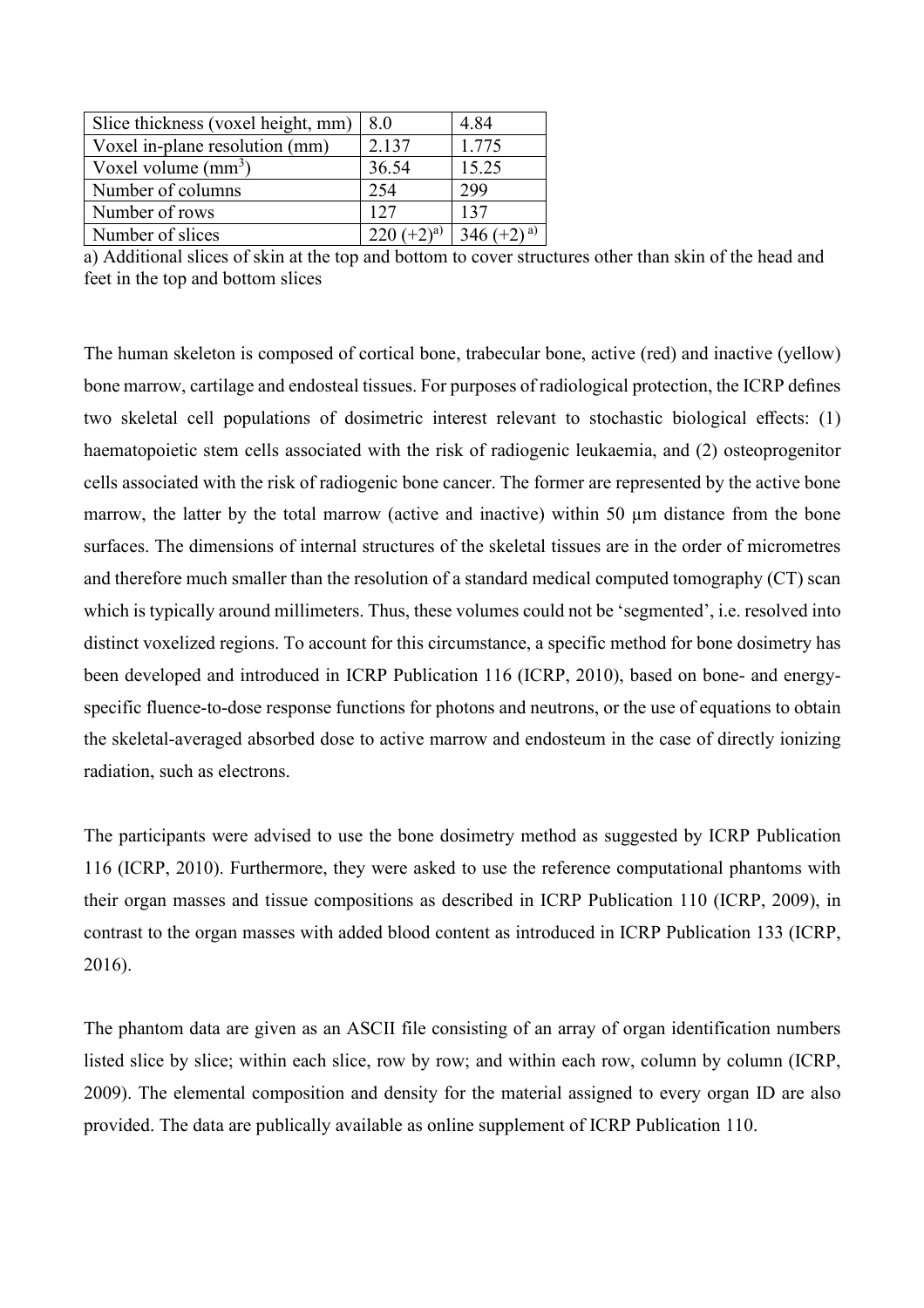# 2.2 Skills to be tested

Participants were invited to attempt to solve the tasks and submit their results to the organisers. Besides testing several skills of the participants, further aims of the intercomparison exercise were:

- to provide an opportunity for the participants to improve their computational procedures via feedback,
- to identify common pitfalls, and
- to gain insight into the status of voxel phantom usage in computational dosimetry.

Besides testing the correct usage of the Monte Carlo codes involved, the intercomparison exercise also aimed to find out if the participants

- were able to correctly combine the ICRP/ICRU reference computational phantoms of ICRP Publication 110 (ICRP, 2009) with their radiation transport codes,
- understood a variety of dose quantities, such as
	- organ absorbed dose,
	- organ absorbed dose rate,
	- organ equivalent dose,
	- organ equivalent dose rate,
	- absorbed fraction,
	- specific absorbed fraction,
	- S value,
	- and effective dose (ICRP, 2007),
- understood the correct application of a variety of normalisation quantities (e.g., air kerma free in air, kerma-area product, activity concentration),
- and were able to correctly apply the methods for red bone marrow and endosteum dosimetry as recommended in ICRP Publication 116 (ICRP, 2010).

# 2.3 Tasks to be solved

The tasks to be solved considered a variety of exposure scenarios (occupational, environmental and medical) and radiation types (photons, electrons, neutrons). More specifically, these were:

• A photon point source in front of the phantoms at 125 cm from the bottom of the feet and 100 cm from the chest: The aim was to calculate organ absorbed doses for both reference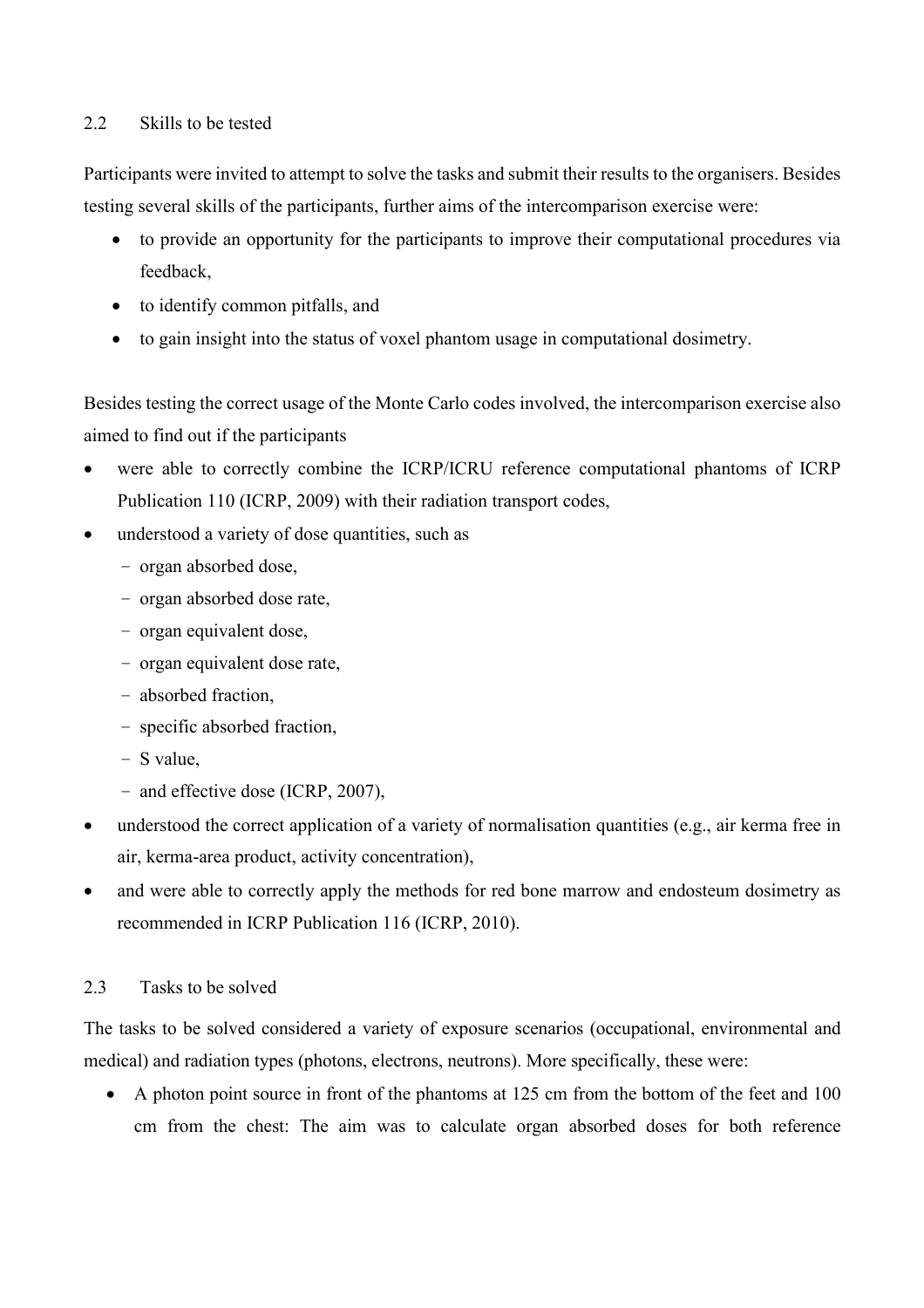computational phantoms and the effective dose from a Co-60 source with activity of 1 GBq during ten minutes exposure time.

- A neutron point source in front of the phantoms at 125 cm from the bottom of the feet and 100 cm from the chest: The aim was to calculate organ absorbed doses for both reference computational phantoms and the effective dose for a 1 minute exposure to a 1 GBq source of 10 keV neutrons.
- Am-241 ground contamination: The contamination is assumed to be contained within a disc of radius 2 m, with the anthropomorphic phantom standing at its center, and is deposited on the surface of a concrete floor; a uniform ground contamination is assumed, with an emission rate of 1 photon per cm<sup>2</sup> per second. The aim was to calculate organ absorbed dose rates for both reference computational phantoms, as well as the effective dose rate.
- Immersion in a radionuclide source homogeneously distributed inside a room: The ICRP/ICRU adult male reference phantom is located at the center of a confined room filled with N-16 contaminated air. The aim was to calculate organ equivalent dose rates per activity concentration.
- Typical x-ray examinations: The aim of this exercise was to calculate organ absorbed dose conversion coefficients per air kerma and per kerma-area product for the male and female reference computational phantom for two typical x-ray examinations (chest PA and abdomen AP).
- $\bullet$  Internal dosimetry: The aims of this exercise were to evaluate (1) absorbed fractions and specific absorbed fractions of energy in specified "target" organs for (1a) monoenergetic photons and (1b) monoenergetic electrons distributed homogeneously in specific "source" organs of both phantoms, and (2) S-values for the same source and target organ combinations for specific radionuclides.

# 2.4 Approach chosen

Each of the tasks was supervised by two or three members of EURADOS WG6. One person was responsible for providing a master solution, the correctness of which had to be ascertained by second/third calculations by the other members supporting the task.

A collection of the task specifications was announced on the EURADOS website (http://www.eurados.org/) and distributed to various mailing lists for recruiting potential participants in May 2018. Each interested participant was free to solve one or several of the problems, according to his/her knowledge, interest, and time to be devoted to the participation.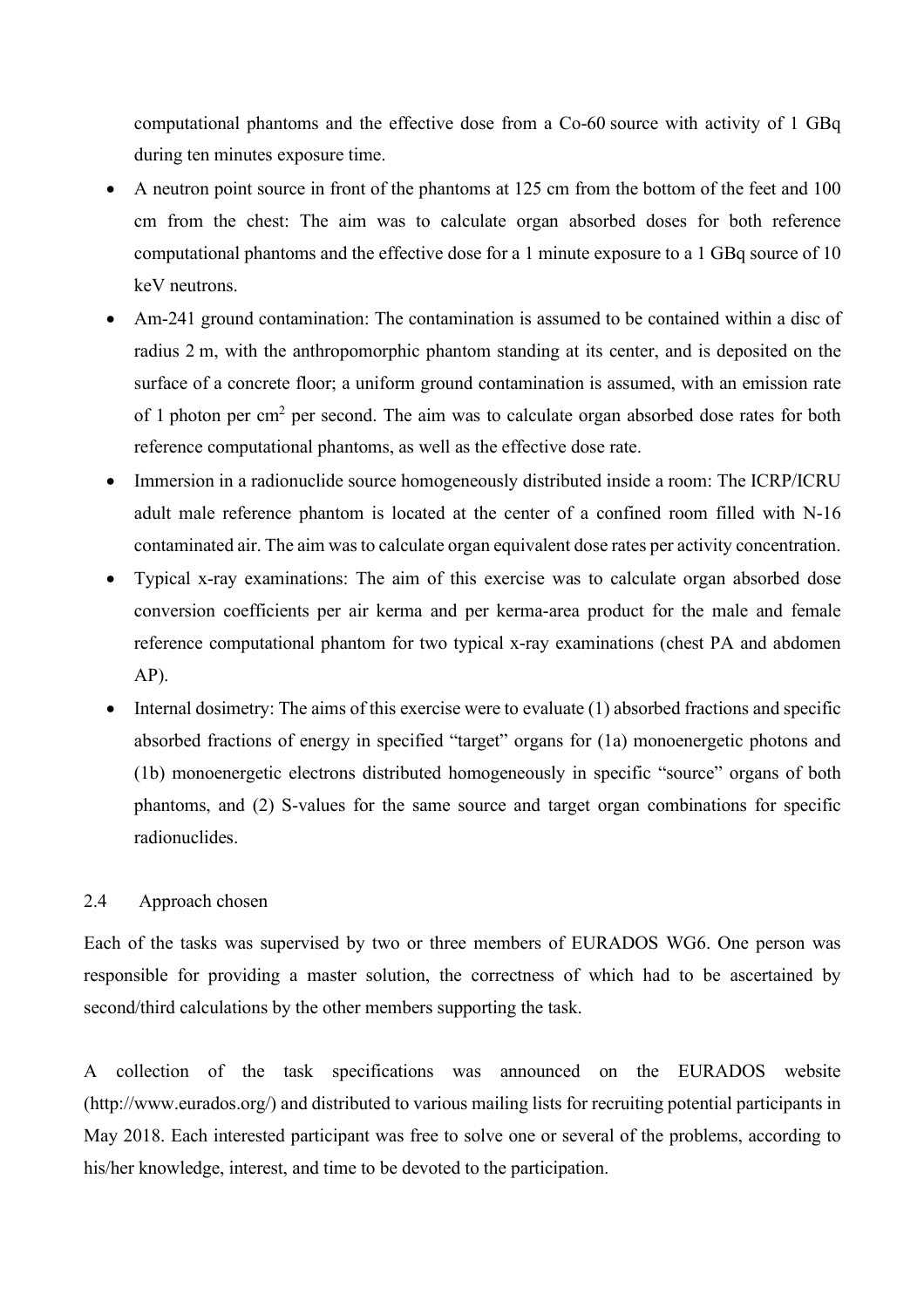The participants had to provide their solutions to the person responsible for each specific task by a specified deadline. Microsoft Excel templates for entering the participants' solutions in a pre-defined format were provided in order to ease evaluation by the responsible persons. The templates contained also a general part asking for personal and affiliation details, as well as information about the transport code used and its version, the cross-section libraries, cutoff values chosen, the potential use of kerma approximation, and the method of bone dosimetry applied. In case the latter deviated from the ICRP 116 method (ICRP, 2010), participants were requested to explain their method in detail. The solutions were evaluated, and feedback to the participants was provided in spring and summer 2019; potential mistakes were aimed at being resolved by direct contact between the responsible persons and participants. The final deadline for revised solutions was at the end of May 2020.

Although the results are presented anonymously, all participants were invited to co-author the manuscripts that contain the detailed analyses of the results of the tasks to which they contributed, and some have accepted the offer. The respective articles are part of the present Special Issue of Radiation Measurements.

#### 3. Response and general findings

The Intercomparison Exercise was well-received by the computational dosimetry community. 32 participants from 17 countries submitted solutions to at least one of the proposed tasks; some participants solved several or even all tasks. The agreement of the submitted solutions with the master solutions was very variable – ranging from excellent agreement to discrepancies of several orders of magnitude in single cases. Several participants were found to have had problems in correctly applying the ICRP recommended method of red bone marrow dosimetry using dose response functions (ICRP, 2010). This is the reason why there is a specific article in this Special Issue that describes this method in more detail (Zankl et al., 2021).

Many problems in the initial submissions could be solved by feedback between the participants and the persons responsible for each task. In most cases, the participants then resubmitted a revised set of results. Some initial errors were attributable to simple carelessness, such as copy-and-paste errors or mis-arranging the results in the given template. Sometimes there was a misunderstanding concerning the normalisation quantity, e.g., normalising to the correct quantity but at a different distance from the source than was asked for. These errors were mostly easy to find. There were, however, cases where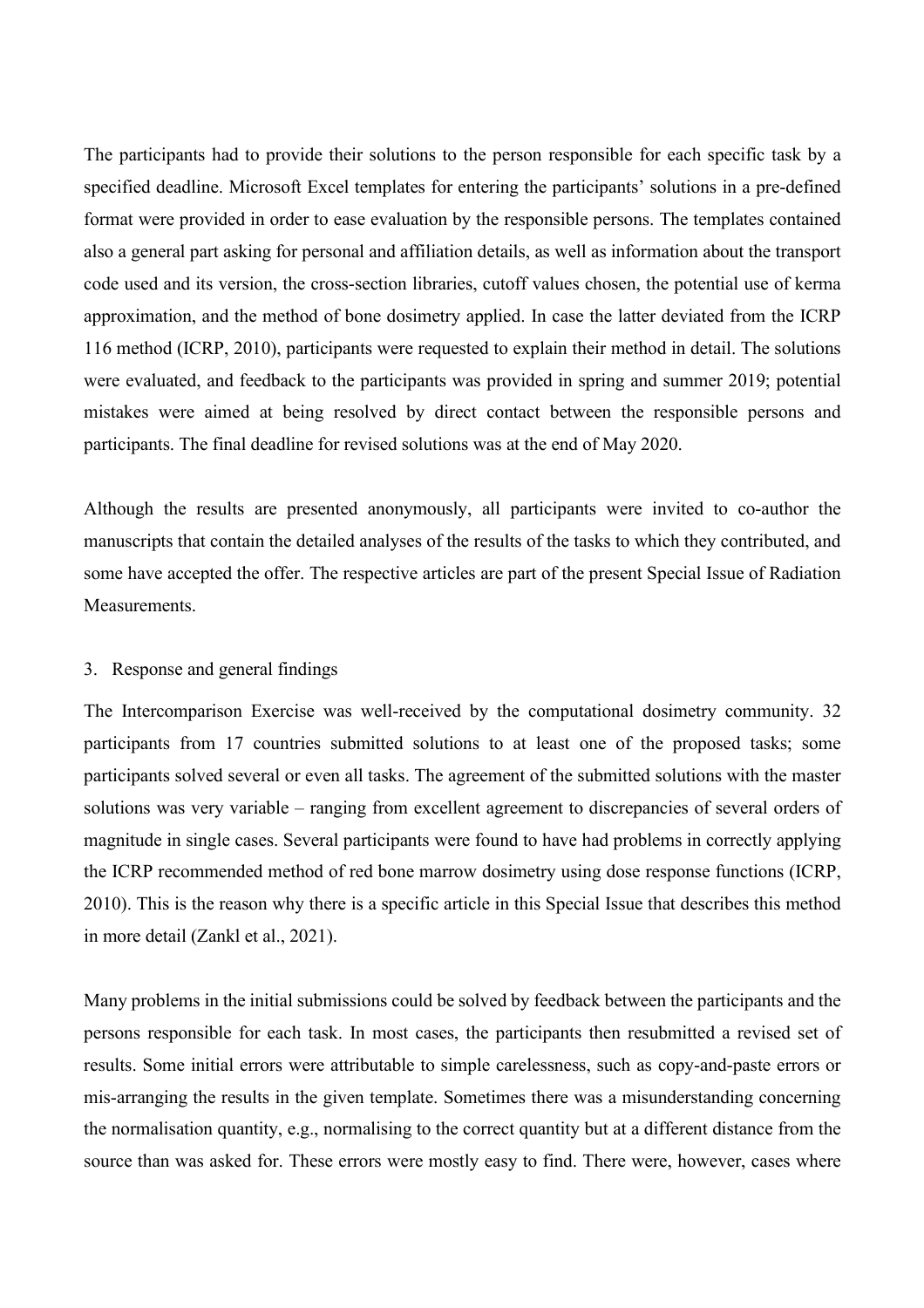the participants did not disclose how they changed their computational procedure to obtain a revised solution; in these cases, no knowledge about the nature of the initial mis-comprehensions can be gained, unfortunately.

One general finding was that some participants provided results that were obviously wrong, although this could have been revealed by simple plausibility checks. Such tests might have been performed directly on the results by checking whether the individual organ dose coefficients showed a reasonable pattern – e.g., for homogeneous irradiation conditions, all of the resulting organ dose coefficients should have a rather similar magnitude. Furthermore, for specific tasks, an indication of the reasonableness of the results might have been obtained by comparing the results with available literature values for exposure conditions that are not too different from the task considered. Such simple measures of quality assurance were sometimes neglected, however.

### 4. Conclusion

The tasks that were set in the EURADOS intercomparison exercise are of practical interest in the fields of medical physics as well as occupational and environmental radiation protection. A correct simulation of the proposed tasks with computer codes requires an appropriate knowledge of the physical quantities involved and the ability to combine the ICRP/ICRU reference computational phantoms correctly with radiation transport codes.

The main scope of the intercomparison exercise was to offer an open forum for discussion and training in the field of computational dosimetry. In many cases, initial errors made by the participants were easy to find and eliminate. In some other cases, however, no knowledge about potential miscomprehensions could be gained due to the participants not disclosing how they improved their computational procedure.

One general conclusion is also that there was sometimes a lack of awareness of the necessity to quality assure computational results, such as with the help of plausibility checks or comparison with literature data for similar exposure conditions.

The present intercomparison exercise demonstrated once more that these types of study are beneficial to the field of computational dosimetry. Besides training the participants directly by improving their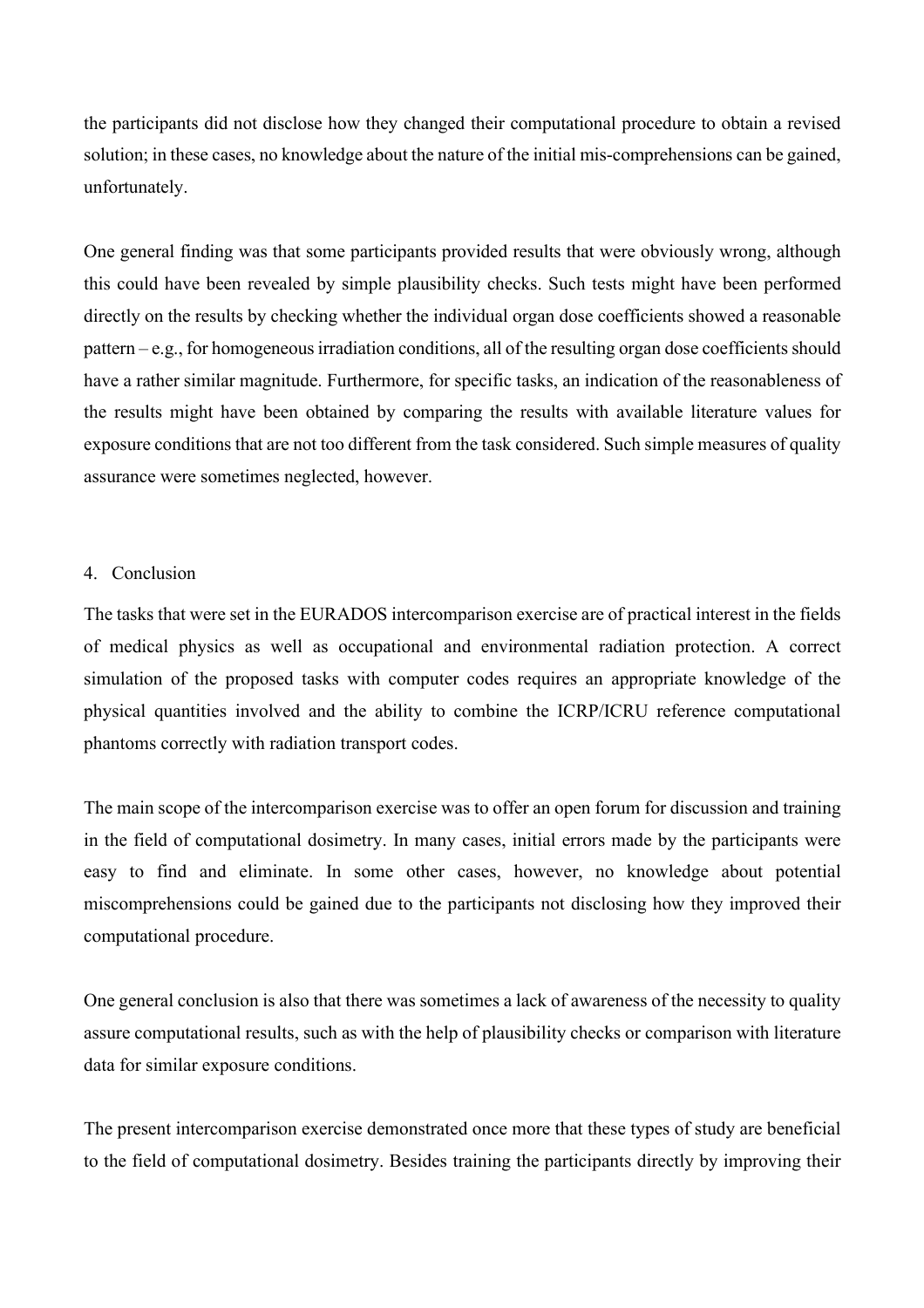computational procedures via feedback with the task organisers, they lead also to the availability of representative dose values for various exposure conditions that may aid future novice users in the quality assurance of their methods.

Acronyms

ICRP: International Commission on Radiological Protection

ICRU: International Commission on Radiation Units and Measurements

References

Broggio, D., Bento, J., Caldeira, M., Cardenas-Mendez, E., Farah, J., Fonseca, T., Konvalinka, C., Liu, L., Perez, B., Capello, K., Cowan, P., Cruzate, J.A., Freire, L., Gómez-Ros, J.M., Gossio, S., Heide, B., Huikari, J., Hunt, J., Kinase, S., Kramer, G.H., Kurihara, O., Kyrieleis, A., Lebacq, A.L., Leone, D., Li, C., Li, J., Mihailescu, L.C., Moraleda, M., Navarro, J.F., Oliveira, C., Puerta, N., Reichelt, U., Simões, C., Sommer, D., Takahashi, M., Teles, P., Vanhavere, F., Vrba, T., Franck, D., Gualdrini, G., Lopez, M.A., 2012. Monte Carlo modelling for the in vivo lung monitoring of enriched uranium: Results of an international comparison. Radiat. Meas. 47(7), 492-500.

Gómez-Ros, J.M., Carlan, L.d., Franck, D., Gualdrini, G., Lis, M., A.M., L., Moraleda, M., Zankl, M., Badal, A., Capello, K., Cowan, P., Ferrari, P., Heide, B., Henniger, J., Hooley, V., Hunt, J., Kinase, S., Kramer, G.H., Löhnert, D., Lucas, S., Nuttens, V., Packer, L.W., Reichelt, U., Vrba, T., Sempau, J., Zhang, B., 2008. Monte Carlo modelling of Germanium detectors for the measurement of low energy photons in internal dosimetry: results of an international comparison. Radiat. Meas. 43(2-6), 510-515.

Gualdrini, G., Agosteo, S., Ménard, S., Price, R.A., Chartier, J.-L., Großwendt, B., Kodeli, I., Leuthold, G.P., Siebert, B.R.L., Tagziria, H., Tanner, R.J., Terrissol, M., Zankl, M., 2005. QUADOS intercomparison: a summary of photon and charged particle problems. Radiat. Prot. Dosim. 115(1-4), 587-599.

ICRP, 2002. Basic anatomical and physiological data for use in radiological protection: reference values. ICRP publication 89. Ann. ICRP 32(3-4), 5.

ICRP, 2007. The 2007 Recommendations of the International Commission on Radiological Protection. ICRP Publication 103. Ann. ICRP 37(2-4).

ICRP, 2009. Adult reference computational phantoms. ICRP Publication 110. Ann. ICRP 39(2).

ICRP, 2010. Conversion Coefficients for Radiological Protection Quantities for External Radiation Exposures. ICRP Publication 116. Ann. ICRP 40(2-5).

ICRP, 2016. The ICRP computational framework for internal dose assessment for reference adults: specific absorbed fractions. ICRP Publication 133. Ann. ICRP 45(2).

Price, R.A., Gualdrini, G., Agosteo, S., Ménard, S., Chartier, J.-L., Großwendt, B., Kodeli, I., Leuthold, G.P., Siebert, B.R.L., Tagziria, H., Tanner, R.J., Terrissol, M., Zankl, M., 2006. Pitfalls and modelling inconsistencies in computational radiation dosimetry: lessons learnt from the QUADOS intercomparison. Part II: Photons, electrons and protons. Radiat. Prot. Dosim. 118(2), 155-166.

Siebert, B.R.L., Tanner, R.J., Chartier, J.-L., Agosteo, S., Großwendt, B., Gualdrini, G., Ménard, S., Kodeli, I., Leuthold, G.P., Price, R.A., Tagziria, H., Terrissol, M., Zankl, M., 2006. Pitfalls and modelling inconsistencies in computational radiation dosimetry: lessons learnt from the QUADOS intercomparison. Part I: Neutrons and uncertainties. Radiat. Prot. Dosim. 118(2), 144-154.

Tanner, R.J., Chartier, J.L., Siebert, B.R.L., Agosteo, S., Grosswendt, B., Gualdrini, G., Kodeli, I., Leuthold, G.P., Menard, S., Price, R.A., Tagziria, H., Terrissol, M., Zankl, M., 2004. Intercomparison on the usage of computational codes in radiation dosimetry. Radiat. Prot. Dosim. 110(1-4), 769-780.

Vrba, T., Broggio, D., Caldeira, M., Capello, K., Fantínová, K., Franck, D., Gómez-Ros, J.M., Hunt, J., Kinase, S., Leone, D., Lombardo, P.A., Manohari, M., Marzocchi, O., Moraleda, M., Nogueira, P., Ośko, J., Arron, S., Suhl, S., Takahashi, M., Teles, P., Tremblay, M., Tymińska, K., Lopez, M.A., Tanner, R., 2015. EURADOS intercomparison exercise on MC modelling for the in-vivo monitoring of AM-241 in skull phantoms (Part II and III). Radiat. Phys. Chem. 113, 59-71.